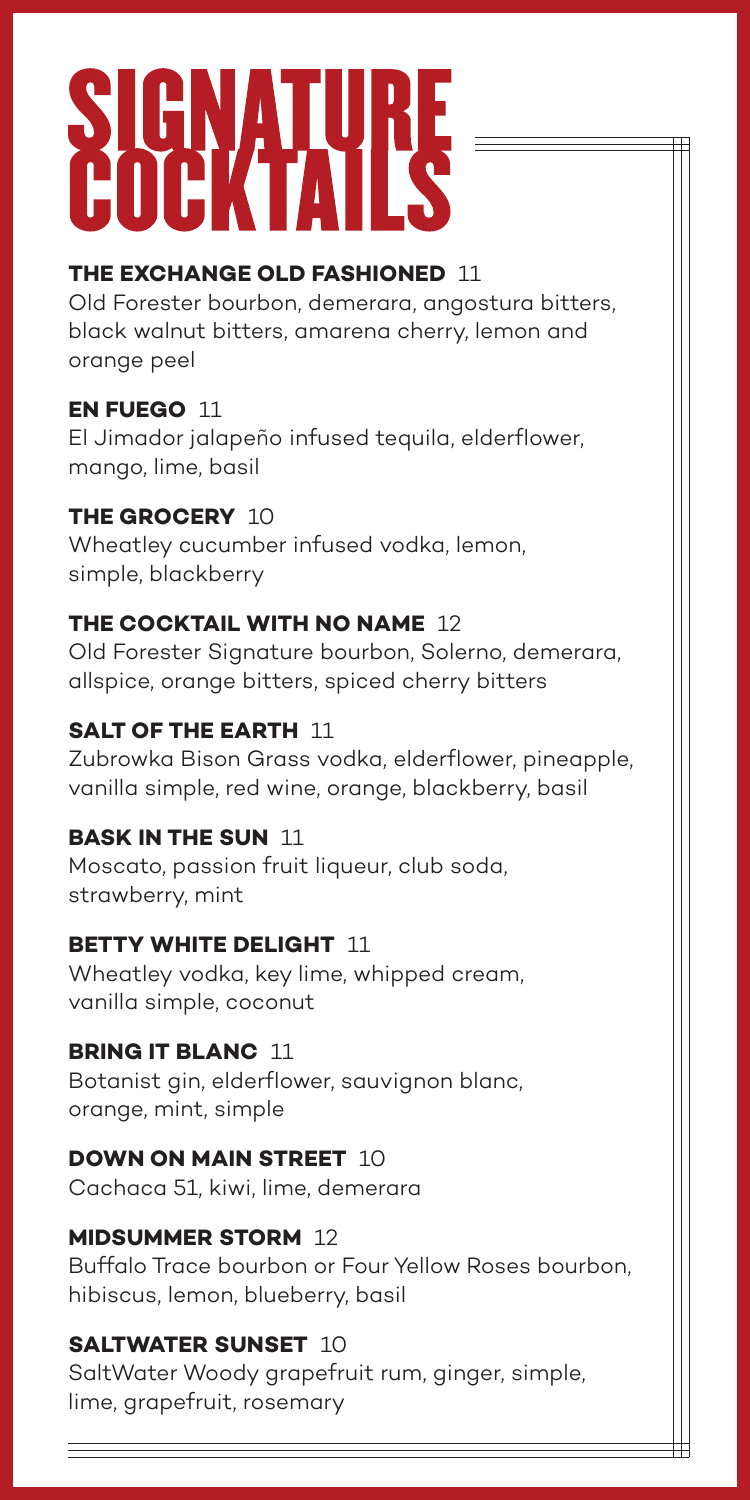

**SEVEN MOONS RED BLEND** 10/34 Central Coast, California

**LES VOLETS PINOT NOIR** 11/40 Pays d'Oc, France

**ALLAMAND U**-**TURN MALBEC** 10/36 Mendoza, Argentina

> **GRAYSON MERLOT** 10/36 Paso Robles, California

**COLUMBIA CREST H3 CABERNET** 11/40 Columbia Valley, Washington

**BOURNE OF FIRE CABERNET** 15/60 Columbia Valley, Washington

> **ERUPTION RED BLEND** 50 Lake County, California

**ORIN SWIFT 8 YEARS IN THE DESERT** 80 St. Helena, California



**DAISY PINOT GRIGIO** 11/40 Columbia Valley, Washington

**MATUA SAUVIGNON BLANC** 10/36 Marlborough, New Zealand

**ROBERT MONDAVI PRIVATE SELECTION BUTTERY CHARDONNAY** 11/40 Napa Valley, California

**HAYES VALLEY RANCH CHARDONNAY** 9/34 Livermore Valley, California

> **HIGH**-**DEF RIESLING** 11/40 Kobern, Germany

**BRICCO RIELLA MOSCATO** 10/38 Piedmont, Italy

# $\equiv$  Bubbles  $\equiv$

**HOUSE ROSE** 8 375 ml|Washington State, Washington

**KORBEL SPARKLING BRUT** 10/38 Sonoma County, California

**MIONETTO SPARKLING BRUT** 45

Veneto, Italy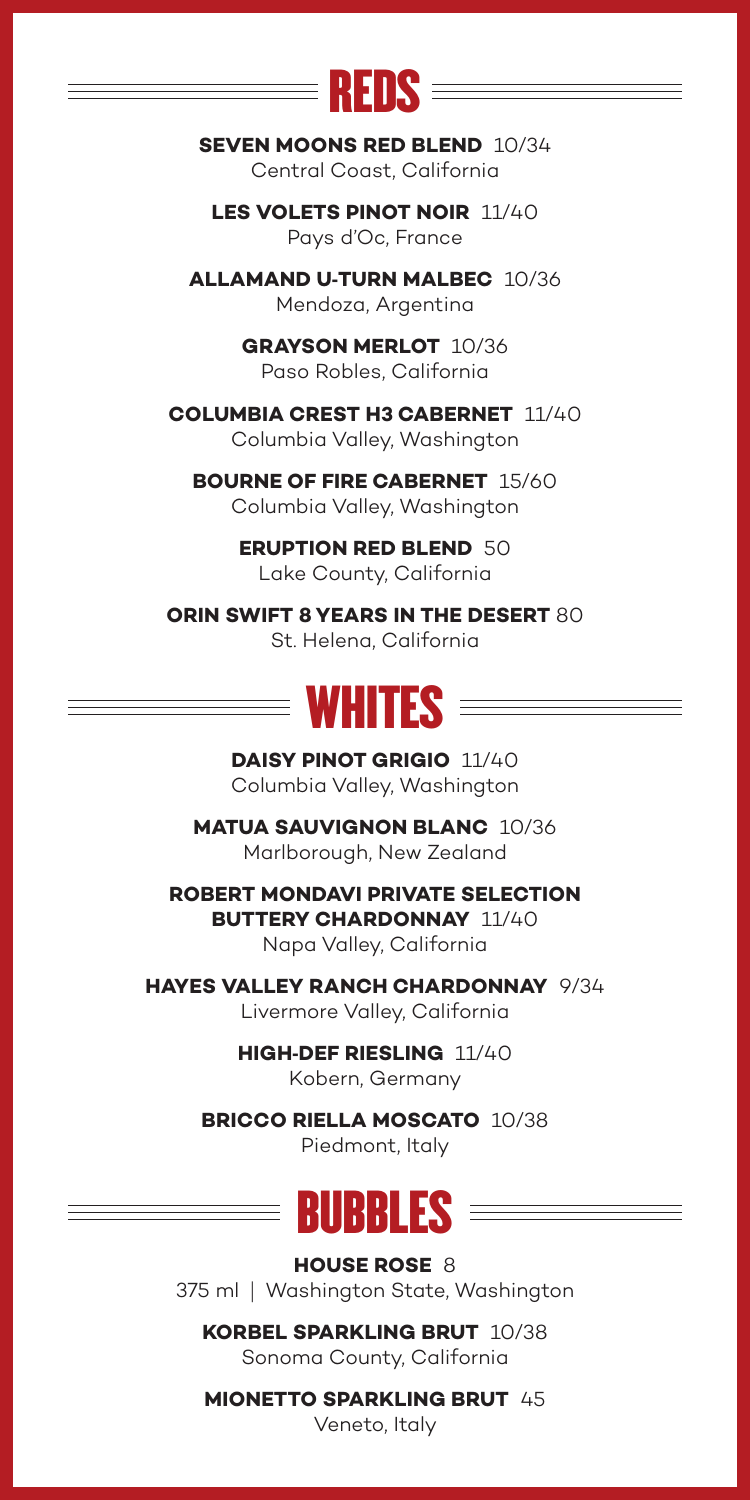

**STRAWBERRY TRES LECHES** 10 fresh strawberry, whipped cream, strawberry milk

**BOURBON SMOKED CHOCOLATE CHIP COOKIE 9** caramel, vanilla ice cream, bourbon smoked sugar

**CREAMSICLE TART** 10 mascarpone, orange cream

#### **BLACKBERRY PANNA COTTA** 11 almond cookie crumble, mixed berry,

whipped cream, lime zest

# **NIGHT CAPS =**

#### **BOURBON MILK PUNCH 8**

Buffalo Trace bourbon, allspice, vanilla simple, cream, cinnamon

#### **SIR EDWARD 9**

Screwball peanut butter whiskey, Templeton Rye, Carpano Antica, black walnut bitters

#### **FRENCH PRESS COFFEE** 10.5 Starlight Coffee

**CUP O' JOE** 3 Starlight Coffee



# PUB + KITCHEN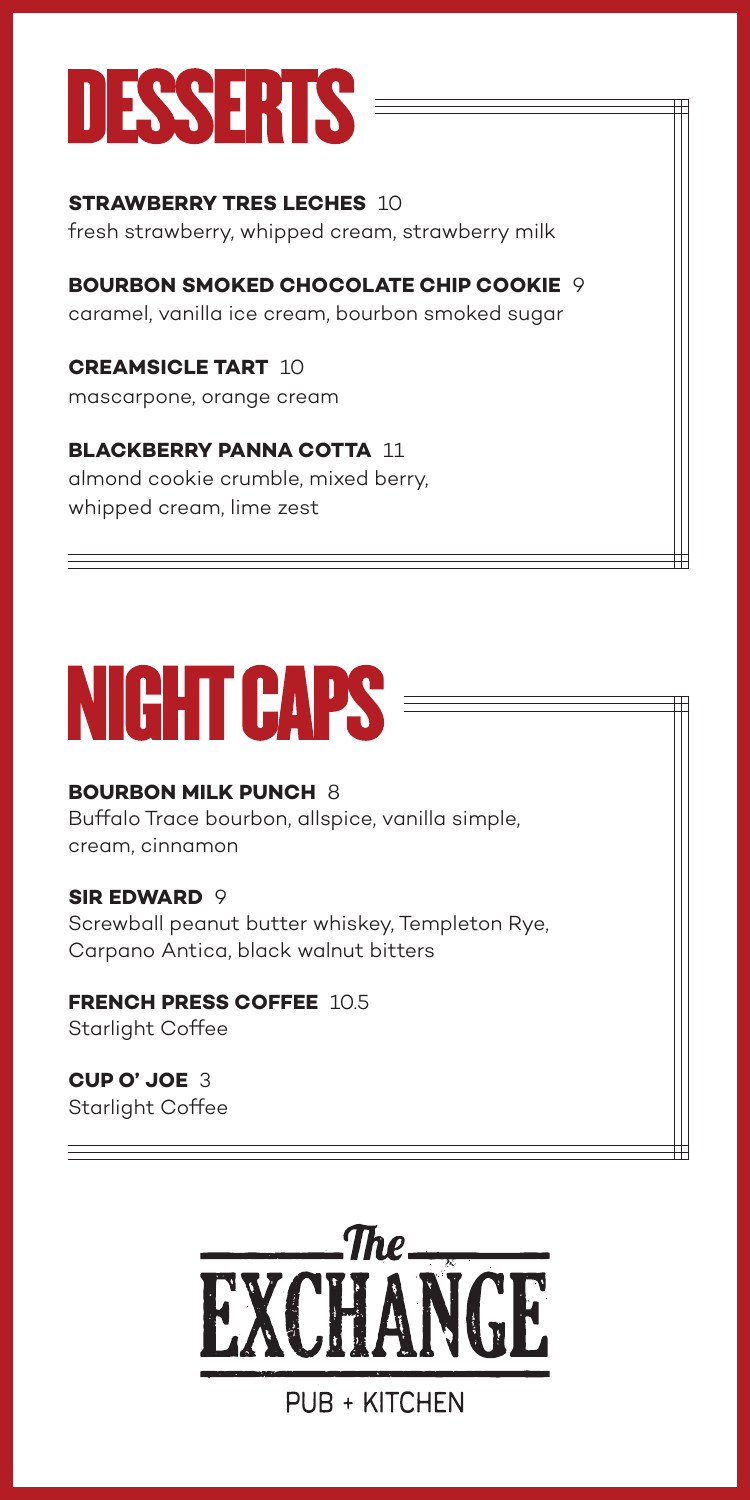# **BOURBON**

 $\equiv$ 

| <b>ANGEL'S ENVY</b>                | 14            |
|------------------------------------|---------------|
| <b>BASIL HAYDEN</b>                | 14            |
| <b>BLANTON'S</b>                   | 18            |
| <b>BULLEIT</b>                     | 11            |
| <b>BULLEIT 10 YEAR</b>             | 16            |
| <b>ELIJAH CRAIG SMALL BATCH</b>    | 10            |
| <b>EVAN WILLIAMS BLACK LABEL</b>   | 6.5           |
| <b>EVAN WILLIAMS 1783</b>          | 7             |
| <b>EVAN WILLIAMS SINGLE BARREL</b> | 10            |
| <b>FOUR ROSES YELLOW LABEL</b>     | 8             |
| <b>FOUR ROSES SMALL BATCH</b>      | 10            |
| <b>FOUR ROSES SINGLE BARREL</b>    | 13            |
| JIM BEAM                           | 7             |
| <b>JOHNNY DRUM</b>                 | 9.5           |
| <b>KNOB CREEK SMALL BATCH</b>      | 12            |
| <b>KNOB CREEK SINGLE BARREL</b>    | 16            |
| <b>LARCENY</b>                     | 10            |
| <b>MARKER'S MARK</b>               | 10            |
| <b>MARKER'S MARK 46</b>            | 12            |
| <b>MICHTER'S</b>                   | 10            |
| <b>NEW RIFF</b>                    | 9             |
| <b>NEW RIFF SINGLE BARREL</b>      | 11            |
| <b>NOAH'S MILL</b>                 | 14            |
| <b>OLD BARDSTOWN ESTATE</b>        | 13            |
| OLD CHARTER                        | 6.5           |
| <b>OLD FORESTER 86</b>             | 7             |
| <b>OLD FORESTER SIGNATURE</b>      | 7.5           |
| <b>OLD FORESTER 1870</b>           | 13            |
| <b>OLD FORESTER 1897</b>           | 14            |
| <b>OLD FORESTER 1910</b>           | 15            |
| <b>OLD FORESTER 1920</b>           | 16            |
| <b>OLD FORESTER STATESMAN</b>      | 14            |
| <b>OLD GRANDAD BIB</b>             | 8             |
| <b>PURE KENTUCKY</b>               | 10            |
| <b>RABBIT HOLE HEIGOLD</b>         | $12 \text{ }$ |
| <b>RABBIT HOLE CAVEHILL</b>        | 12            |
| <b>ROWAN'S CREEK</b>               | 11            |
| <b>RUSSEL'S RESERVE</b>            | 12.5          |
| <b>WILD TURKEY 101</b>             | 9             |
| <b>WILD TURKEY RARE BREED</b>      | 14            |
| <b>WILLET POT STILL</b>            | 12            |
| <b>WOODFORD RESERVE</b>            | 9             |
| <b>WOODFORD DOUBLE OAKED</b>       | 18            |
| <b>YELLOWSTONE</b>                 | 10            |